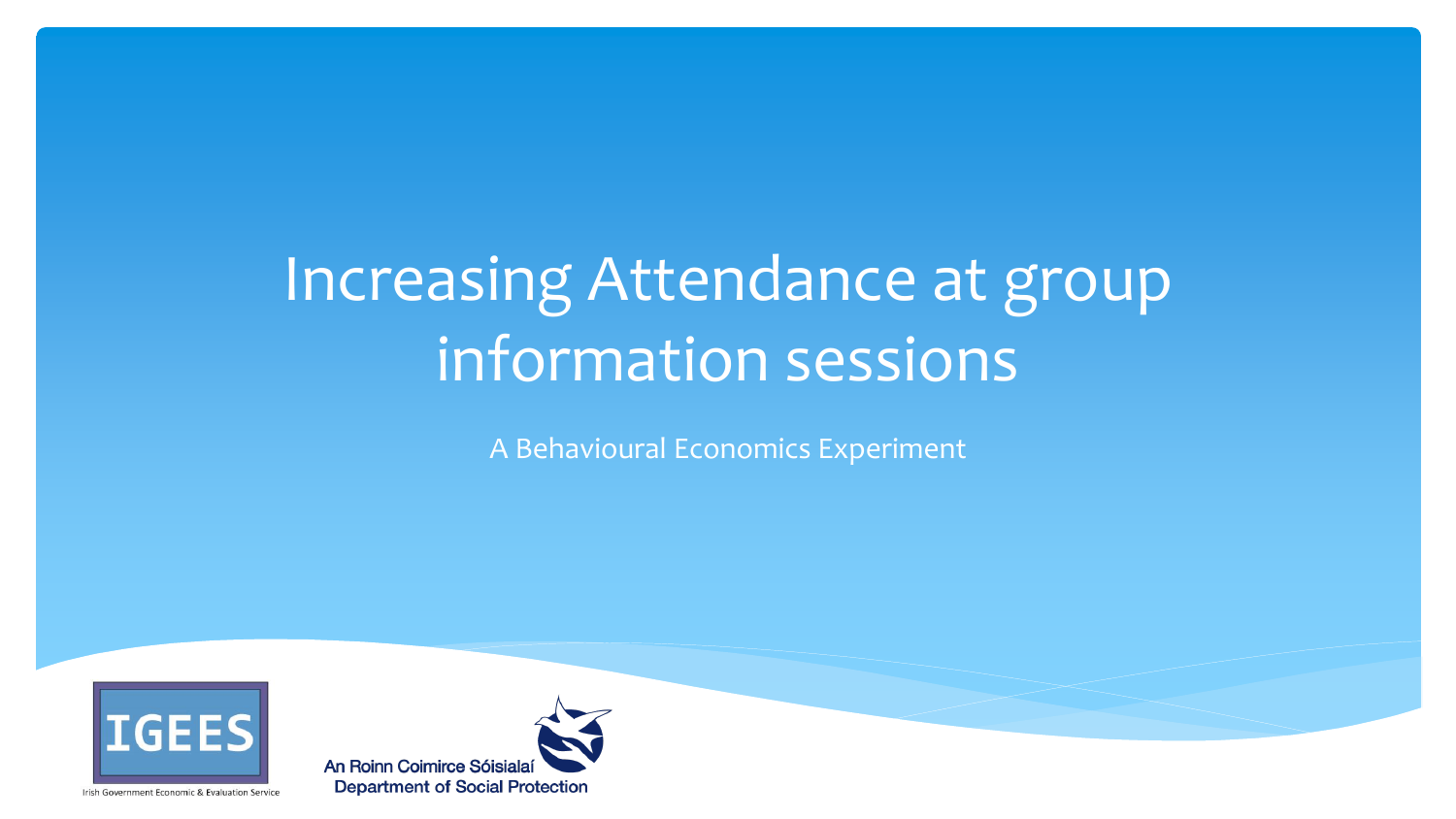#### Overview

- \* Background
- \* Trial Parameters
- Analytical Models
- \* Results
- Findings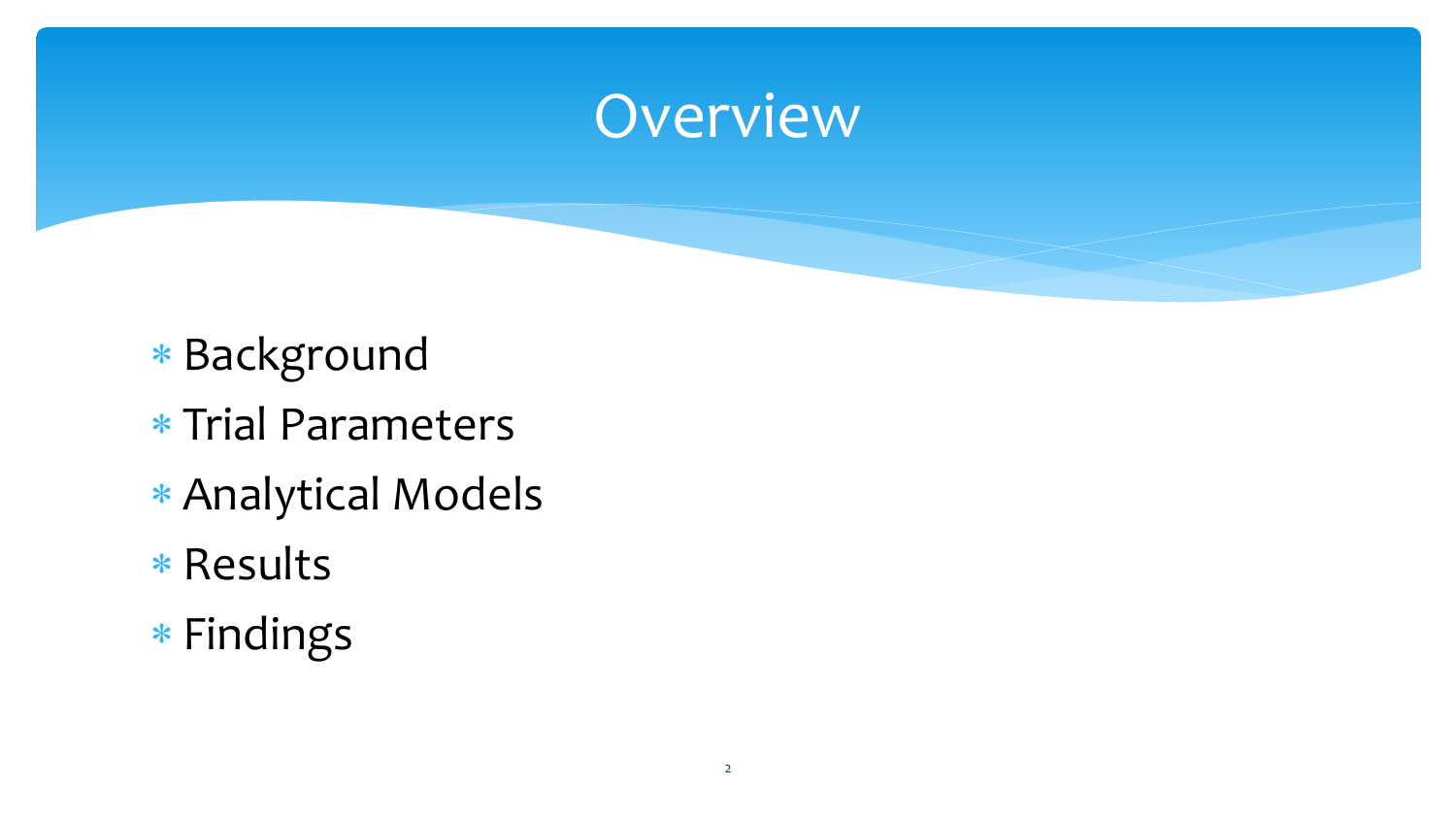## Intreo Service Model

| <b>Integrated</b>                          | <b>Integrated</b>                      | Case                                                     |
|--------------------------------------------|----------------------------------------|----------------------------------------------------------|
| <b>Reception</b>                           | <b>Decision</b>                        | <b>Management</b>                                        |
| <b>Claim Registration</b><br>and profiling | <b>Claim Appointment</b>               | Referral to 1-2-1<br>interview                           |
| Information and<br>advice                  | <b>Claim Decision</b><br>and PEX score | <b>Ongoing "Activation</b><br>Review Meetings"<br>(ARMs) |
| Claim appointment                          | <b>Referral to Group</b>               | Activation                                               |
| scheduled                                  | <b>Information Session</b>             | intervention                                             |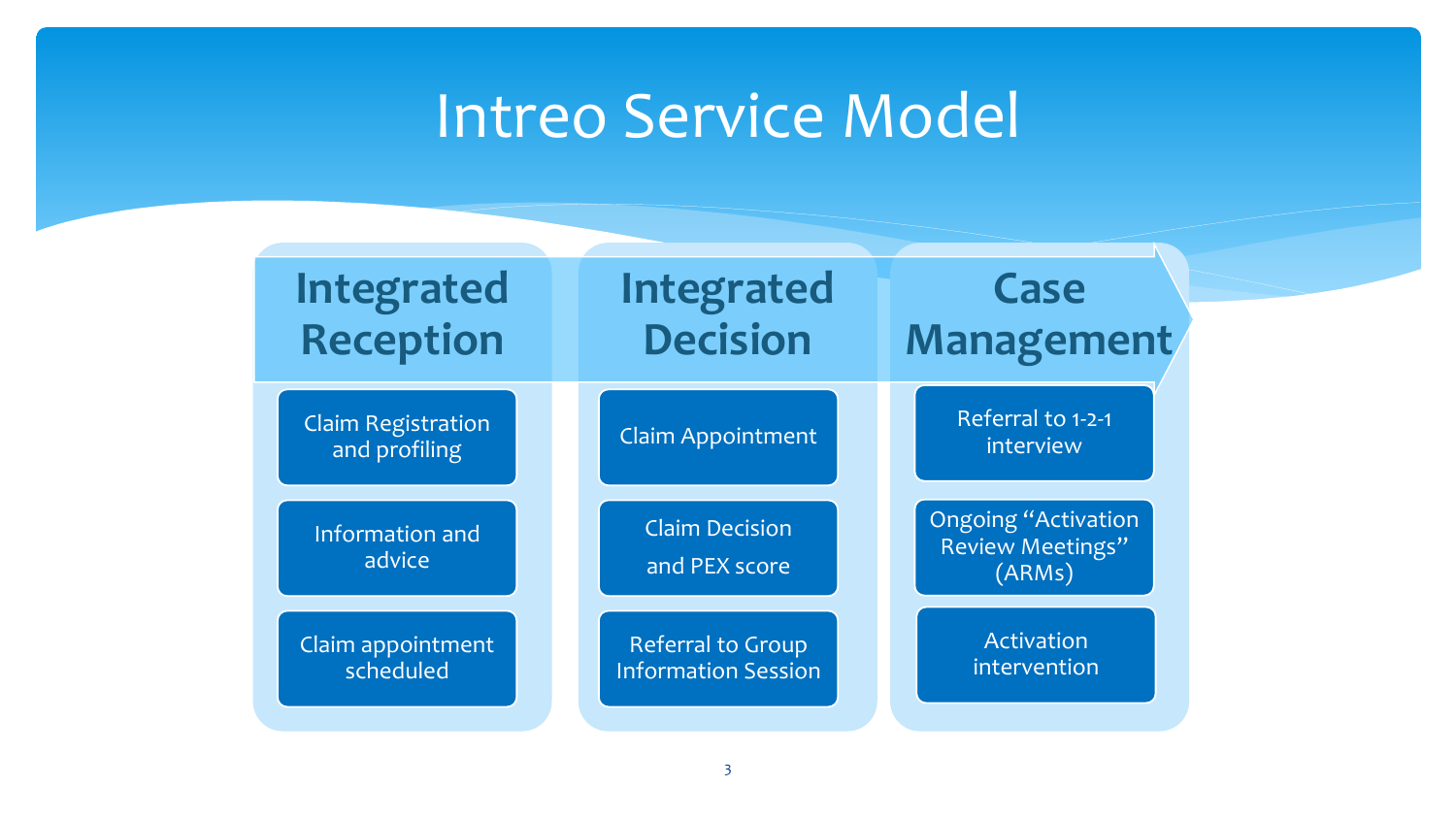# Group Information Sessions

- Occur within 2-3 weeks of claim award
- Jobseekers selected on basis of duration since claim award
- Low and Medium PEX Jobseekers together
- Case Officer presentation to new Jobseekers:
	- \* Rights and responsibilities
	- \* The activation process
	- Available supports and schemes
	- General advice
	- Information pack
- \* Referral to 1-to-1 appointment with Case Officer for career guidance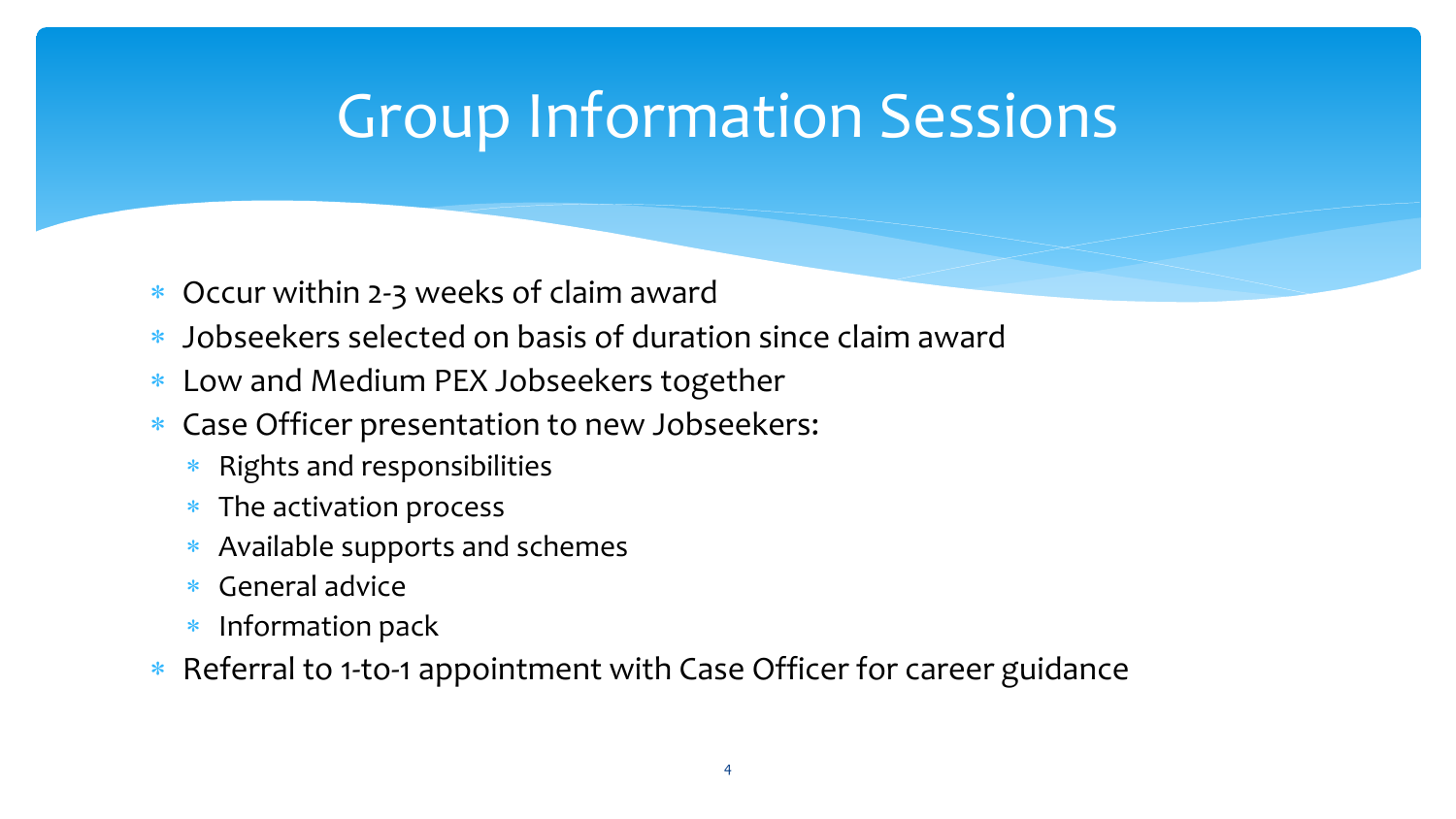# The Challenge of Non-attendance

**Non-attendance (%) at Group Information Sessions (Pre-Trial) - Aug 2015 to Jan 2016**

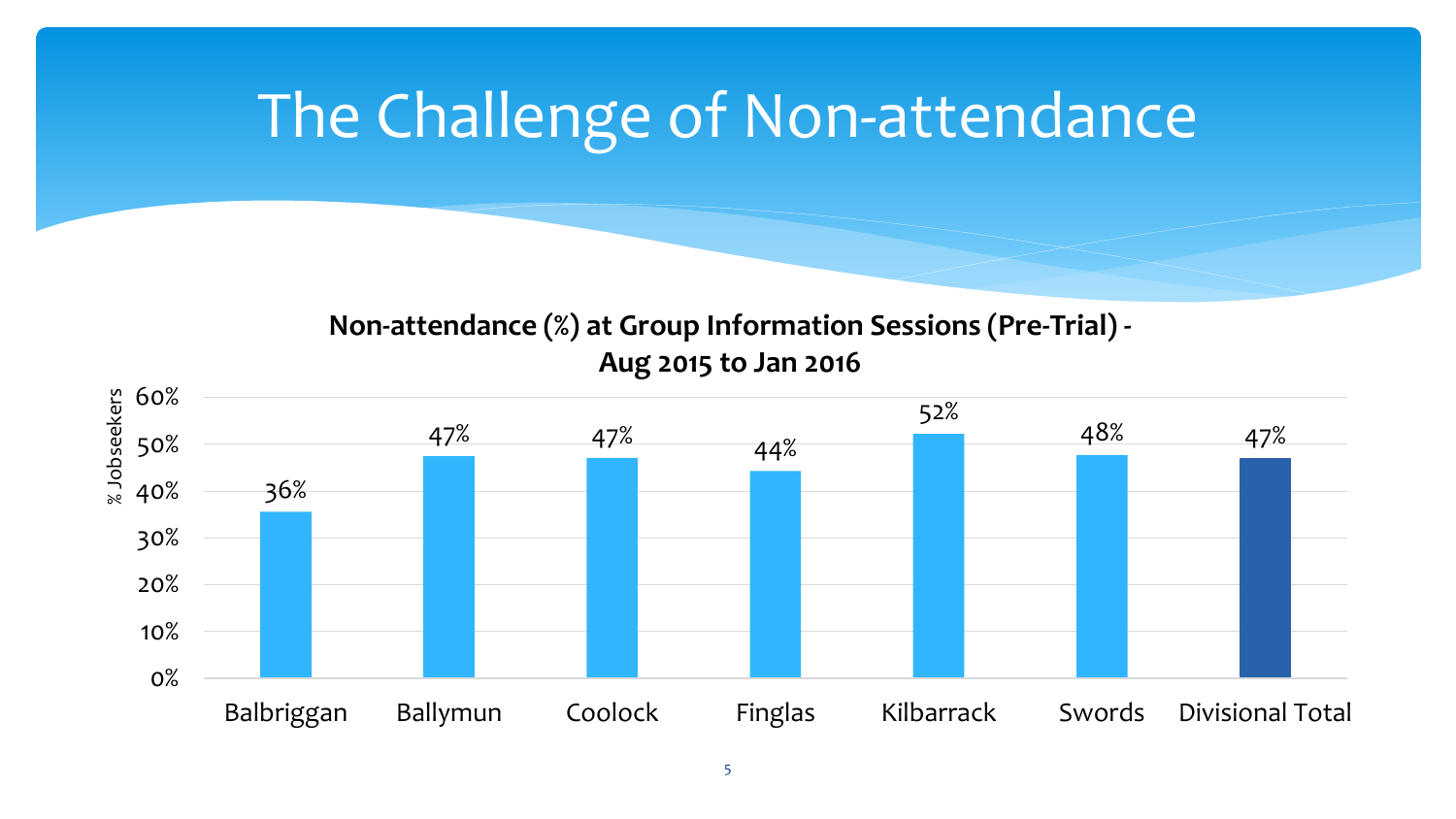# Comparison of DNA Rates

#### **Average Annual DNA Rates, 2015**

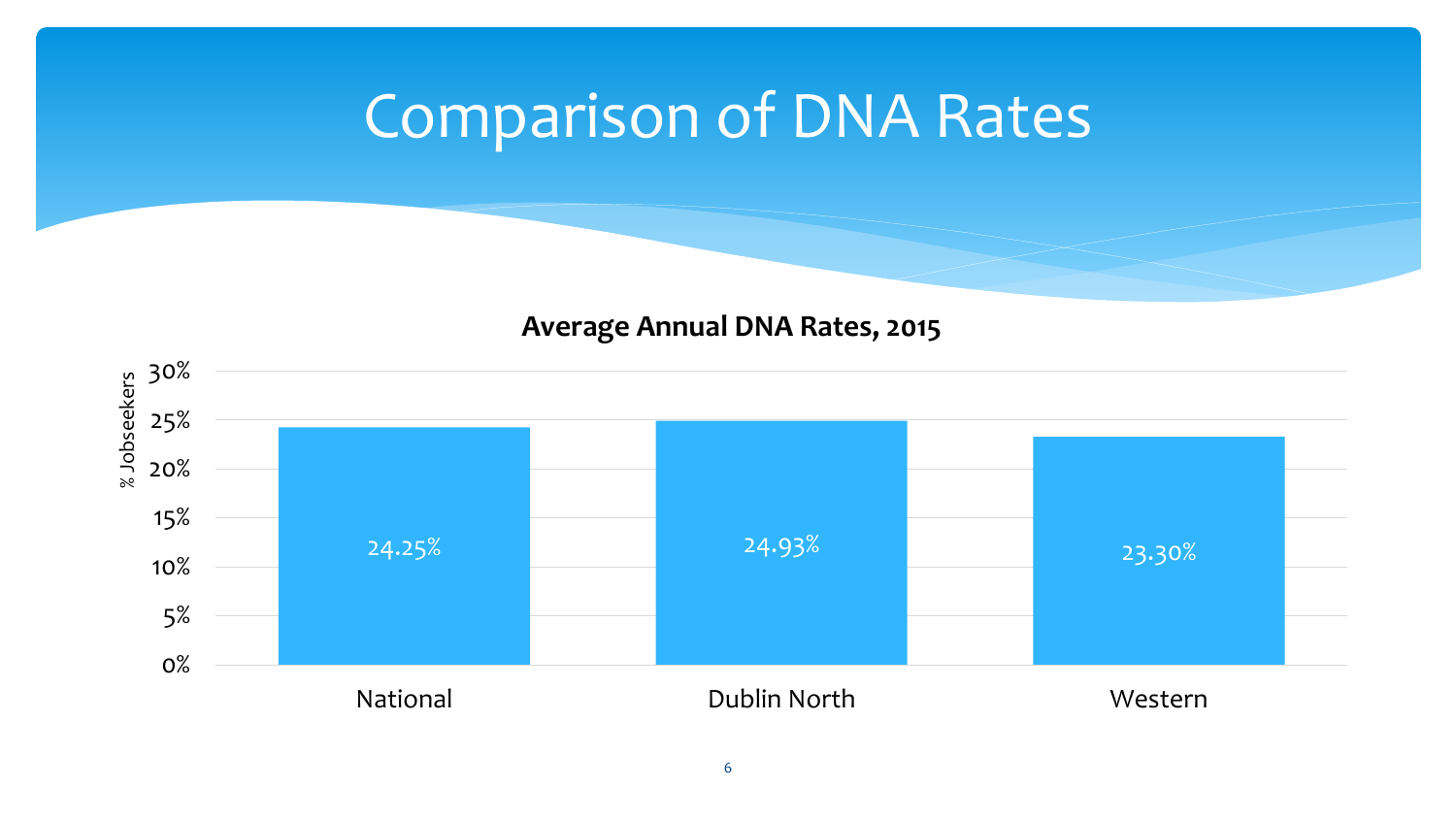### Letter Designs

| <b>Department of Social Protection</b><br>www.welfare.in<br>edintreo Office Address Line 1>><br>< <lrish 1="" address="" line="">&gt;<br/>edintreo Office Addr. is Line 2&gt;&gt;<br/>&lt;<lrish 2="" address="" line="">&gt;<br/>approaches to play the control and<br/><b>REPORT AND POST</b><br/>the following 4 b<br/><b>TARRAIRE IL LEULER</b><br/><b>COLLEGE OF STREET</b><br/>&lt; laten Officer and pay<br/>Guthan/Telephone &lt;<phone number="">&gt;<br/>&lt;<eitcode>&gt;<br/>&lt;<first name="">&gt; <second name="">&gt;</second></first></eitcode></phone></lrish></lrish> | < <office 1="" address="" line="">&gt;<br/>&lt;<irish 1="" address="" line="">&gt;<br/>&lt;<irish 2="" address="" line="">&gt;<br/>&lt;<office address="" line2="">&gt;<br/>&lt;<office address="" line3="">&gt;<br/>&lt;<irish 3="" address="" line="">&gt;<br/>&lt;<off app<br="" derive="" line="" to="">⇔ Irish Agg ass J ine 1&gt;&gt;<br/><b><i>«Exevised Leuce</i></b><br/><math>\ll E</math> and <math>\gg</math><br/>PPSN: &lt;<ppsn>&gt;<br/>&lt;<today's date="">&gt;<br/>&lt;<first name="">&gt; &lt;<surname>&gt;<br/>&lt;<client 1="" address="" line="">&gt;.</client></surname></first></today's></ppsn></off></irish></office></office></irish></irish></office> | < <office 1="" address="" line="">&gt;<br/>&lt;<lrish 1="" address="" line="">&gt;<br/>&lt;<office 2="" address="" line="">&gt;<br/>&lt;&lt;<rr></rr>Irish Address Line 2&gt;&gt;<br/>&lt;<lrish 3="" ar="" dress="" line="">3<br/>&lt;<office 3="" \ine="" address="">&gt;<br/>rish / ddre : Lit &gt;&gt;<br/>o official district line to you<br/>ANGAMA PIEUTELUUEIT<br/><math>&lt;&lt;</math> ffice <math> cc^2 &gt;&gt;</math><br/>&lt;<sent date="">&gt;&lt;<client first="" name="">&gt;&lt;<client surname="">&gt; PPSN:&lt;<client pps<br="">≪Client Address 1&gt;&gt;</client></client></client></sent></office></lrish></office></lrish></office> |
|------------------------------------------------------------------------------------------------------------------------------------------------------------------------------------------------------------------------------------------------------------------------------------------------------------------------------------------------------------------------------------------------------------------------------------------------------------------------------------------------------------------------------------------------------------------------------------------|-----------------------------------------------------------------------------------------------------------------------------------------------------------------------------------------------------------------------------------------------------------------------------------------------------------------------------------------------------------------------------------------------------------------------------------------------------------------------------------------------------------------------------------------------------------------------------------------------------------------------------------------------------------------------------------|-------------------------------------------------------------------------------------------------------------------------------------------------------------------------------------------------------------------------------------------------------------------------------------------------------------------------------------------------------------------------------------------------------------------------------------------------------------------------------------------------------------------------------------------------------------------------------------------------------------------------------------------------------------|
| < <client 1="" address="" line="">&gt;</client>                                                                                                                                                                                                                                                                                                                                                                                                                                                                                                                                          | << Client Address Line 2>>.                                                                                                                                                                                                                                                                                                                                                                                                                                                                                                                                                                                                                                                       | < <client 2="" address="">&gt;</client>                                                                                                                                                                                                                                                                                                                                                                                                                                                                                                                                                                                                                     |
| < <client 2="" address="" line="">&gt;</client>                                                                                                                                                                                                                                                                                                                                                                                                                                                                                                                                          | coffinet Address Line 255                                                                                                                                                                                                                                                                                                                                                                                                                                                                                                                                                                                                                                                         | < <client 3="" address="">&gt;</client>                                                                                                                                                                                                                                                                                                                                                                                                                                                                                                                                                                                                                     |

<<Client Address Line 3>> <<Client County>>

NOTIFICATION TO ATTEND GROUP INFORMATION SESSION

**PPSN**: eePPSN>>

#### Dear Mr/Mrs. <<Sumame>>,

Date: <<Sent date>>

The Department of Social Protection helps jobseekers to secure work by providing employment advice, assisting in job search and providing access to work experience and further education and training opportunities

We are pleased to invite you to avail of these services and in particular to invite you to attend an information session along with other jobseekers at the following date and time:

Date: << Appointment date>>

Start Time: << Start time>> End Time: <<End time>>

Location: << Location of appointment>>

The purpose of this meeting is to give you some details of the range of supports available to you, including employment, work experience, education, training and development opportunities, and to give you the chance to ask questions about the options available.

Following this meeting, you may also be invited to attend an individual meeting with a Case Officer, to review your particular employment objectives, to assess your education, training, or development needs and agree a Personal Progression Plan. This Plan will set out the steps you can take, with our support, to advance your progress to work

People in receipt of jobseekers payments from the Department of Social Protection are expected to work with the Department and to take-up any offers of support including offers of group and individual meetings and any subsequent offers of training, education and development opportunities.



<<Client Address Line 1>>. <<Client Address Line 2>>. <<Client Address Line 3>>. <<Countub> I have booked you a place on an Intreo Jobseekers Information Session Dear <<First Name>>, I have booked you a place at our next information session for jobseekers as follows: <<APPOINTMENT DATE>> START TIME: << START TIME>> END TIME: << END TIME>> LOCATION: <<ADDRESS LINE 1>> <<ADDRESS LINE 2>> <<ADDRESS LINE 3>> <<ADDRESS LINE 4>> The session will include useful information to help you find work, including some tips on how to: - find a job that cuite you ī. - identify options for work experience and - learn about possible education and training options **LEARN** 

The information session will also set out the plans for you to meet with your Case Officer to discuss your employment options in more detail and agree your own Personal Progression Plan to find a job.

Do you know almost three out of four jobseekers from your area said the "information session was useful to understand my options"? Find out why they said that and please check the notes below to make sure you are ready. I look forward to meeting you soon.

Yours sincerely <Activation Service Team Member Name > **Employment Support Team** 

What you need to know: . If you cannot attend for a good reason, please ring me directly at <<Phone Number>> as soon as possible so that I can arrange a more suitable date for you. . Please remember, if you do not attend without a good reason, your payment could be reduced or suspended.



payment.

**LEARN** 

educational and training

courses.

7

**Communication**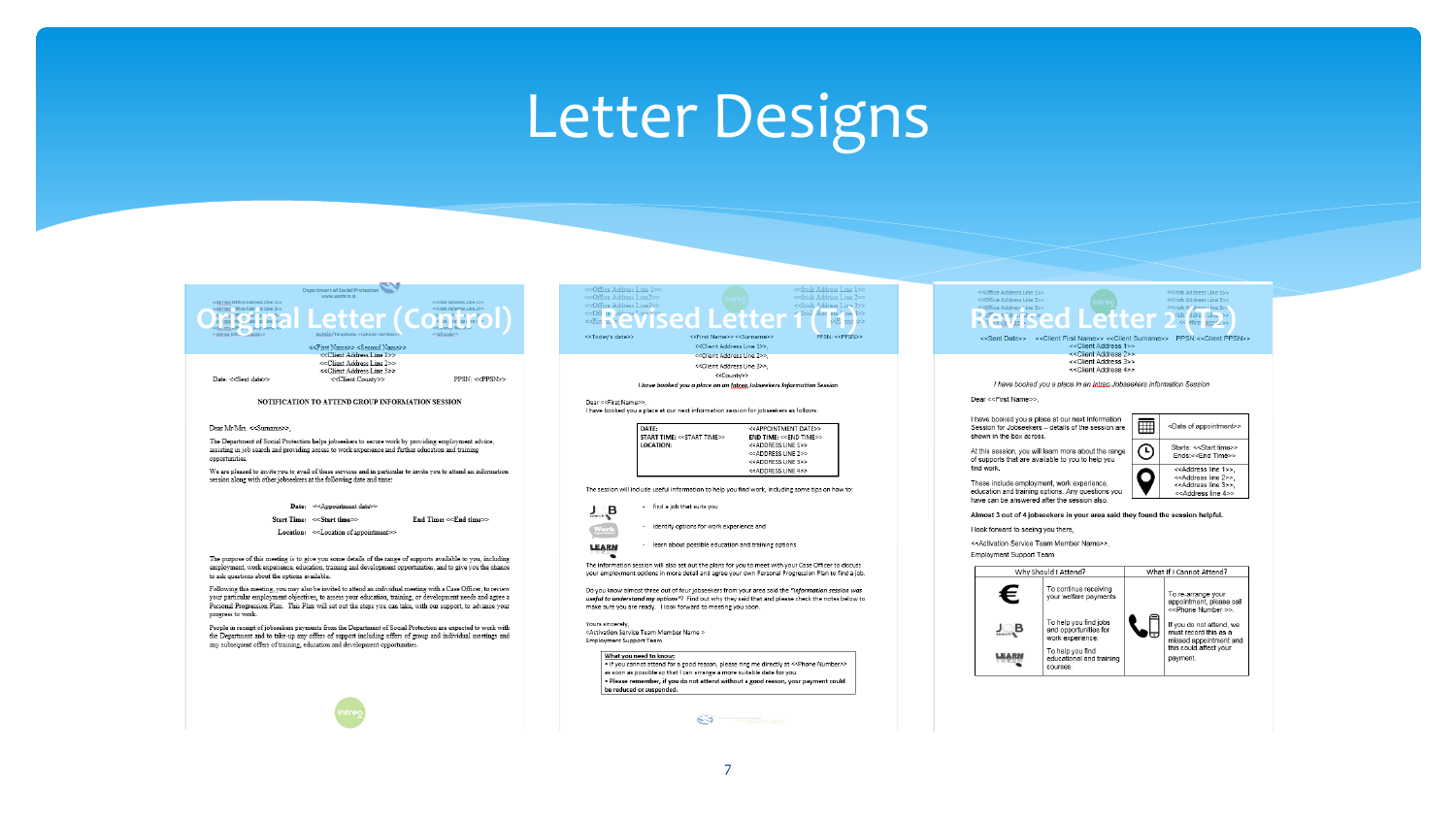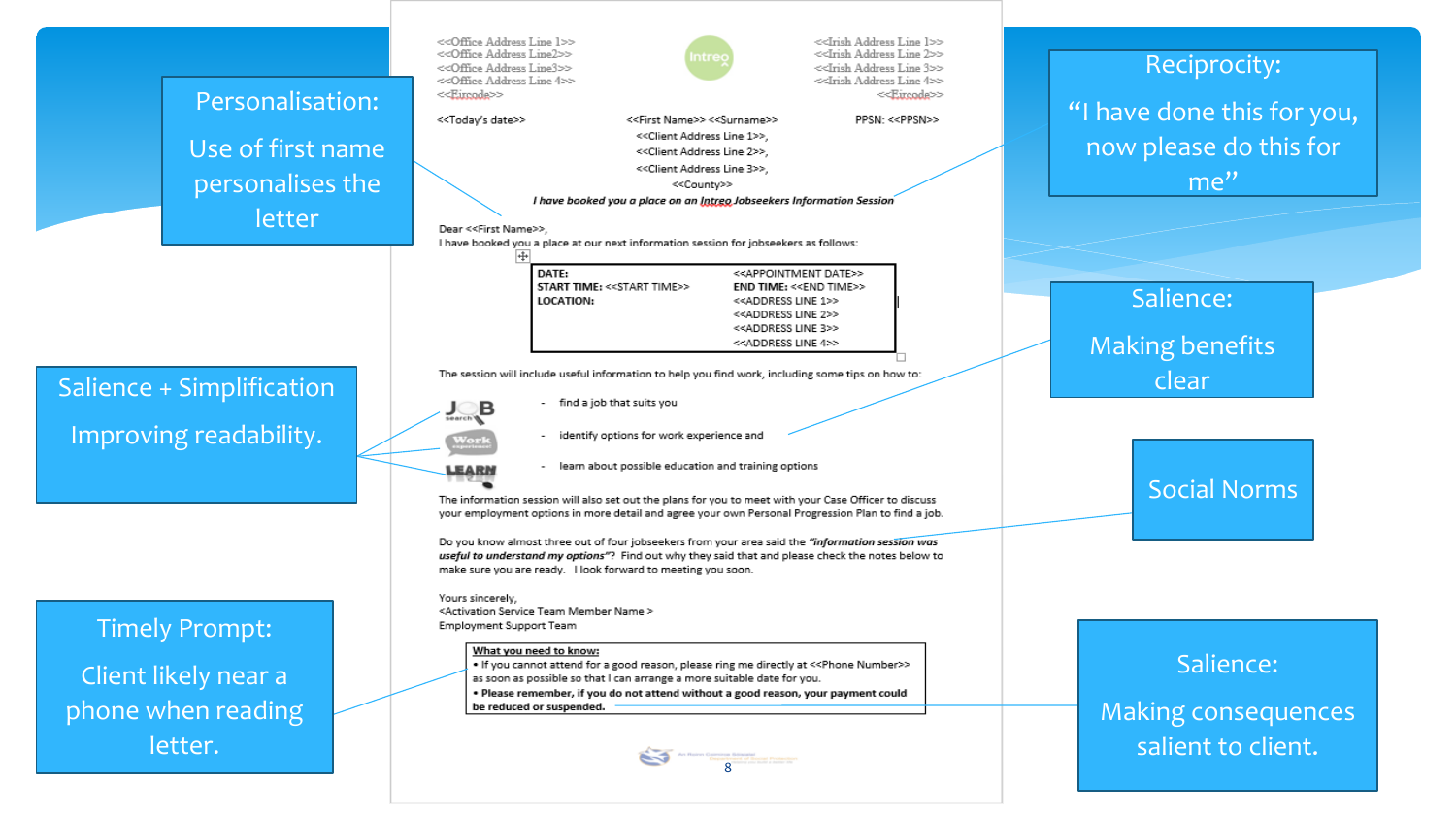<<lrish Address Line 1>> <<lrish Address Line 255 <<lrish Address Line 3>>



<<English Address Line 1>> <<English Address Line 2>> <<English Address Line 3>>

<<Sent Date>> <<Client First Name>> <<Client Surname>> <<Client Address 1>> << Client Address 2>> <<Client Address 3>>

<<Client PPSN>>

I have booked you a place in an Intreo Jobseekers Information Session

Dear <<First Name>>.

I have booked you a place at our next Information Session for Jobseekers - the date. time, and location of your information session are shown in the box across.

At this session, you will learn more about the range of supports that are available to you to help you find work.

These include employment, work experience, education and training options. Any questions vou have can be answered after the session also

-Almost 3 out of 4 jobseekers in your area said they found the session helpful.

I look forward to seeing you there.

#### Carol McCann

Carol McGann.

Employment Support Team



9

冊 Tuesday 8th March 2016 Starts: 10:00 AM ∩ Ends:10:45 AM Finglas Intreo Office. Mellowes Road.

Dublin 11

Reciprocity: "I have done this for you, now please do this for me"

Appointment details simplified, made salient, and accessible.

Rule of thirds: Key Information has been placed in the areas where people's eyes check 1<sup>st</sup>.

Timely Prompt: Client likely near a phone when reading letter.

Observer Effect: The BIT in the UK found this message to be most effective in reducing "did -not -attends" at the hospitals they studied.

#### Social Norm

Personalisation: Use of 1st

name personalises letter

Salience and Accessibility: Benefits outlined clearly. Easier to read for those with lower levels of literacy.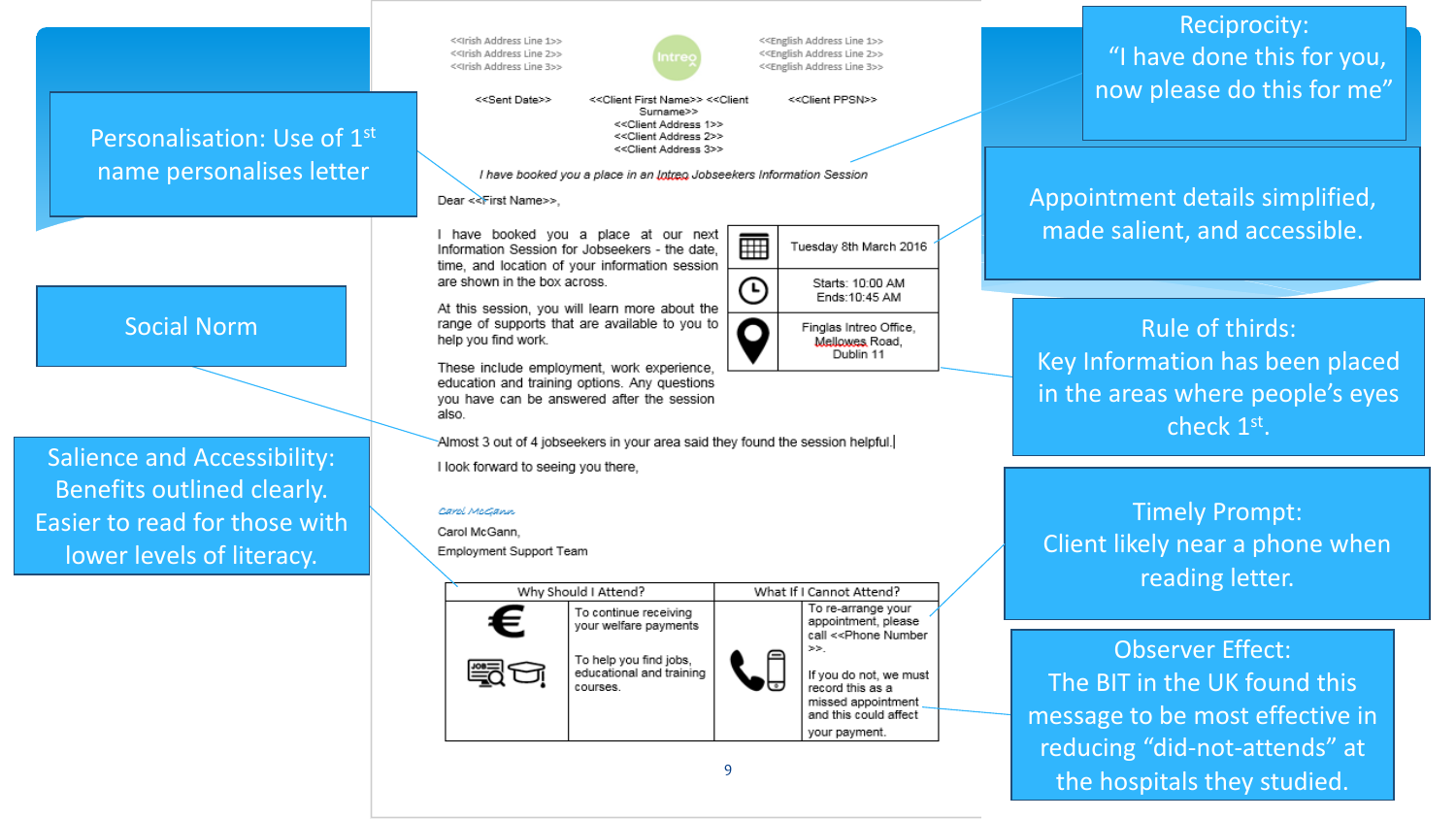### Which Letter works best?

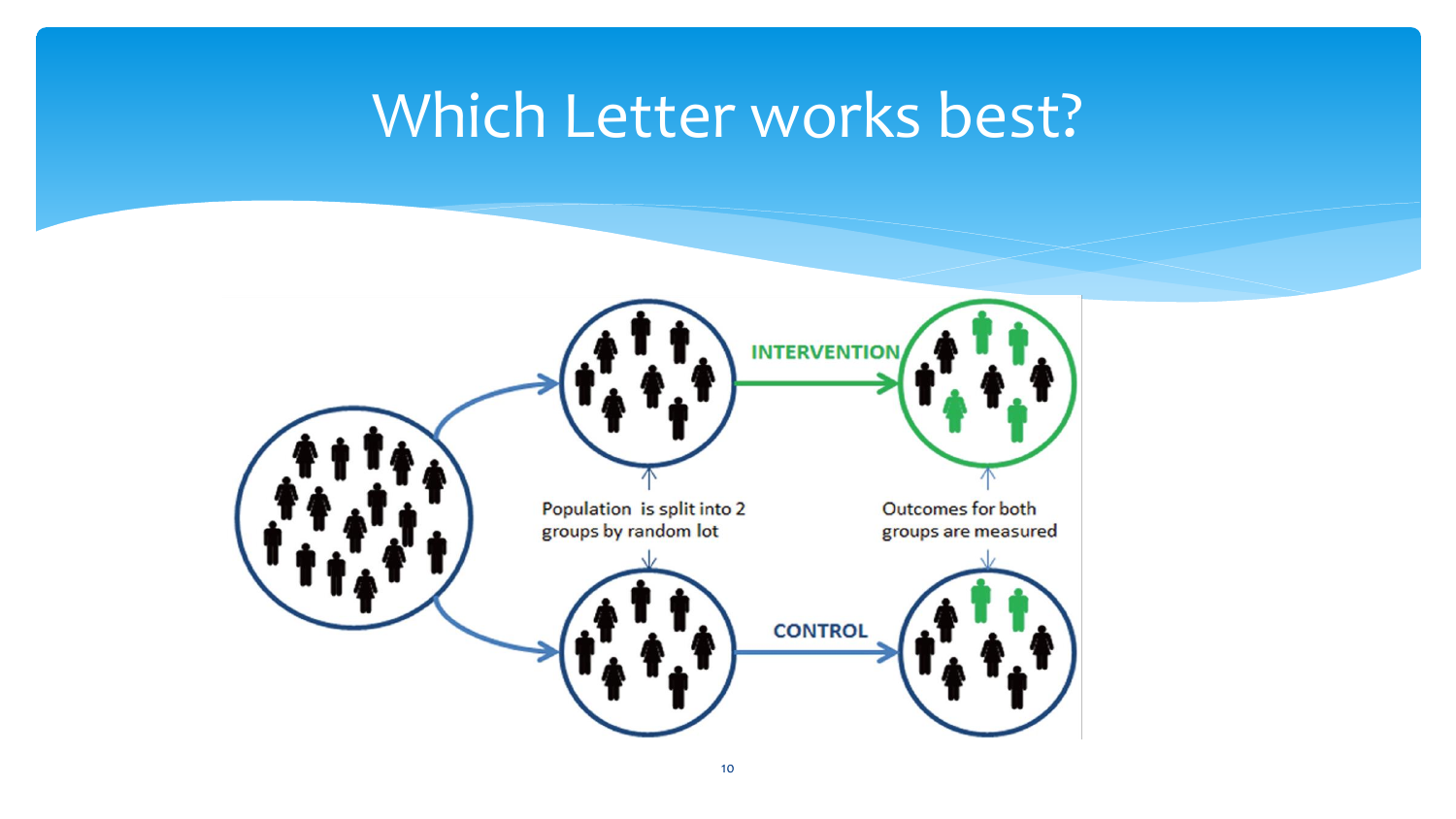# Trial Parameters

- Powers Analysis
	- \* Powered for 5 percentage point change in attendance with 80% confidence
	- \* Required sample of 4,644 to test 3 way treatment
- \* Sample Size
	- \* Estimated historical monthly average GIS referrals: 1,200\*4=4,800
	- \* RCT ran for 20 weeks, May to September = 4,956

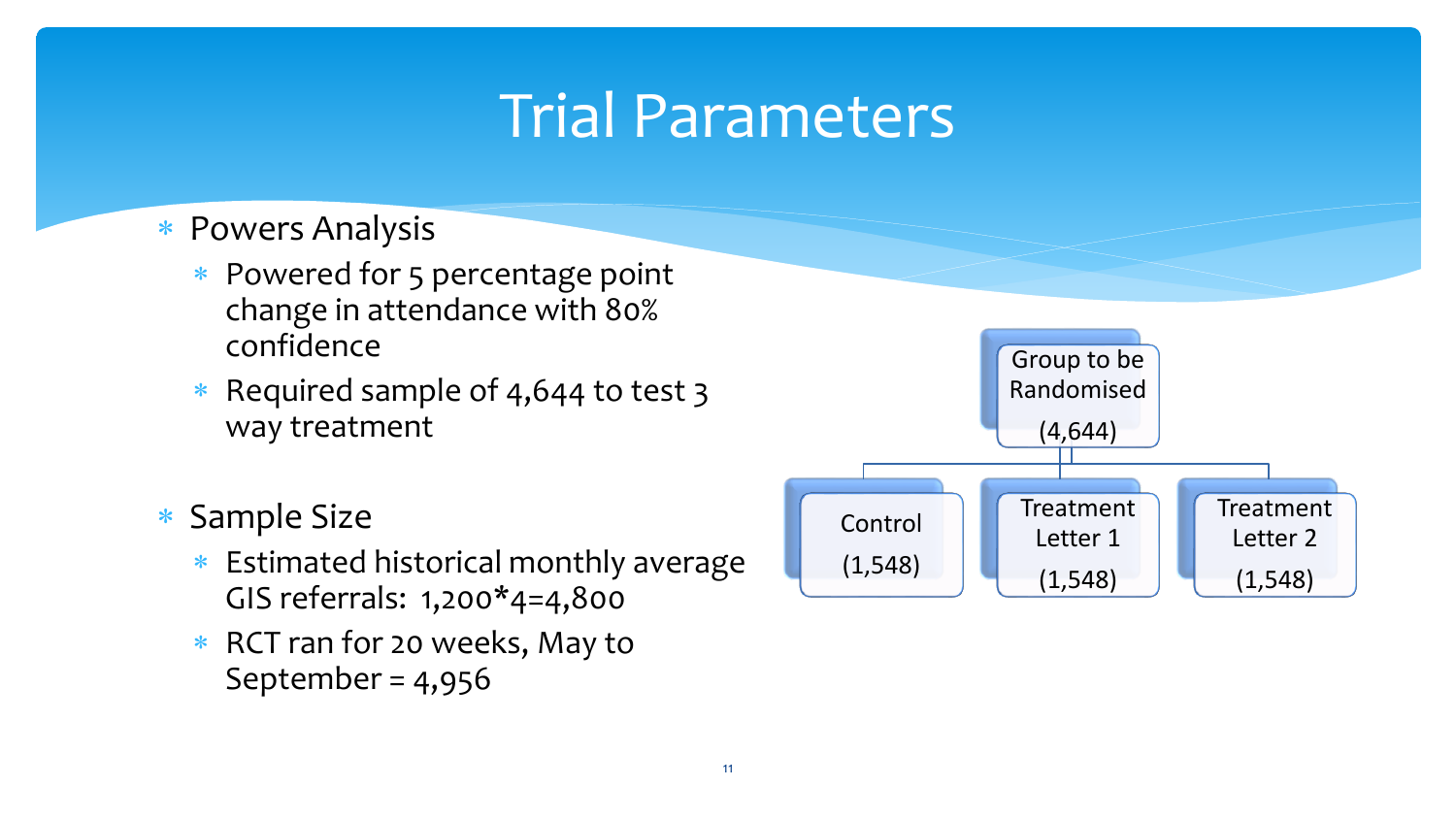## Trial Parameters

- 10 offices in Dublin North Division and Western Division
- Weekly randomised assignment of letter types to new claimants
- Attendance at GIS recorded as:
	- Attended
	- Did Not Attend
	- Cancelled
	- Rescheduled
- Data collected and validated after GIS every week.
	- \* Cleaned and matched with administrative data to produce final sample for testing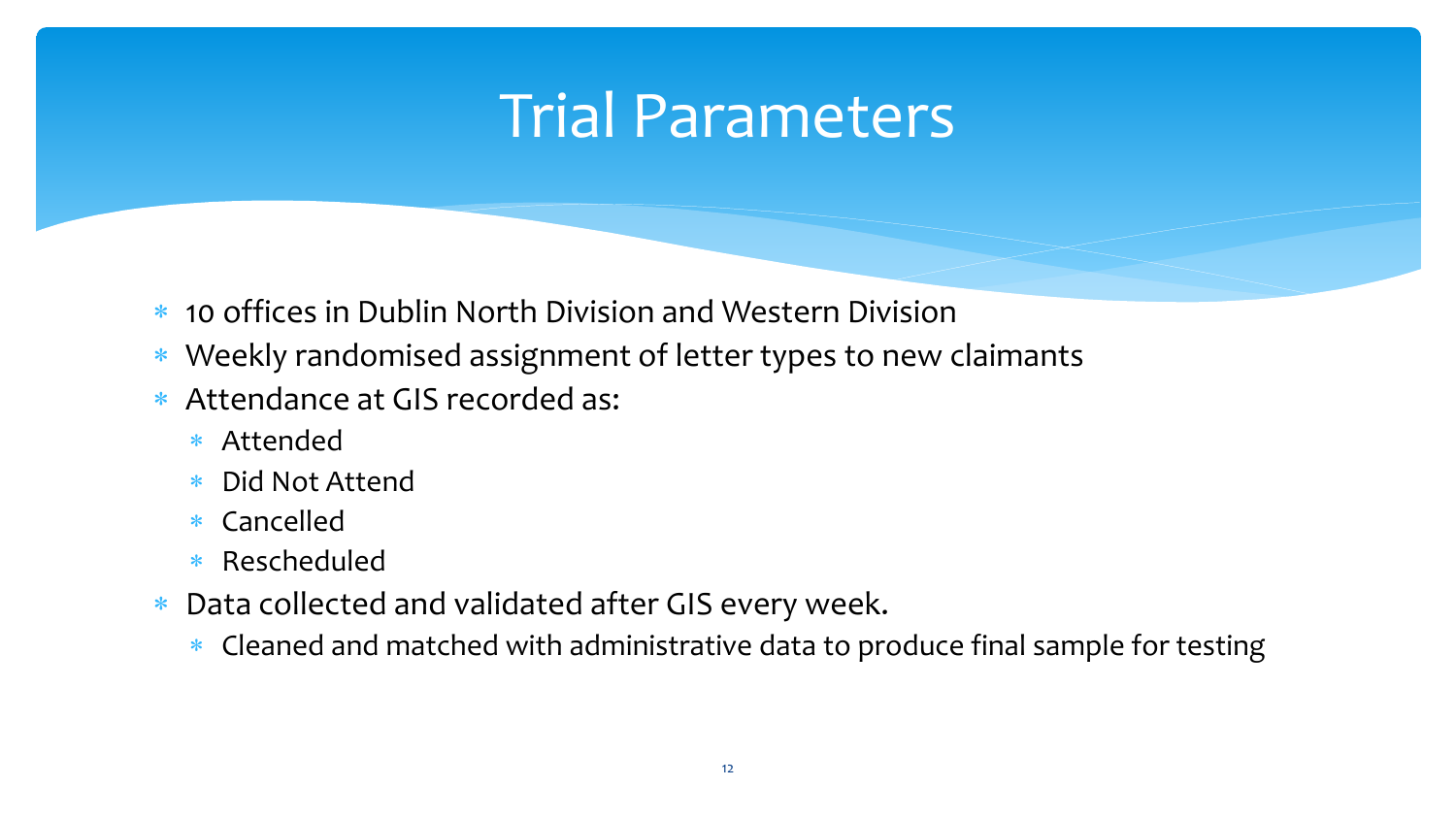### Profile of Participants

#### **Sample Characteristics by Letter (n=3,600)**

|            |             | Gender<br>Age |             | Family      |      | <b>LR History</b> |                          |         | <b>Previous Occupation</b> |                                                                                                                                                     |       |               |             |
|------------|-------------|---------------|-------------|-------------|------|-------------------|--------------------------|---------|----------------------------|-----------------------------------------------------------------------------------------------------------------------------------------------------|-------|---------------|-------------|
|            | Female Male |               | $< 25$      | $25 - 54$   | > 55 |                   | <b>No</b><br><b>ADAs</b> |         |                            | $\begin{vmatrix} \text{CDAs } + / & \text{NO} \\ \text{ADAs } & \text{ADAs } + / \\ \text{History } & \text{ADAs } + \text{History } \end{vmatrix}$ |       | Non-<br>Prof. | <b>None</b> |
| Letter $1$ | 45.1%       | 54.9%         | 43.0% 54.4% |             | 2.6% |                   | 18.5% 81.5%              | 0.1%    |                            | 76.8% 23.2%                                                                                                                                         | 17.2% | 71.4%         | 11.4%       |
| Letter $2$ | 41.5%       | 58.5%         | 39.8%       | 56.7%       | 3.6% |                   | $19.1\%$ 80.9%           | 0.1%    |                            | 77.2% 22.8%                                                                                                                                         | 19.8% | 68.8% 11.3%   |             |
| Letter 3   | 44.8%       | 55.3%         |             | 39.2% 57.0% | 3.8% |                   | $20.8\%$ 79.2%           | $0.0\%$ | 75.8%                      | $24.3\%$                                                                                                                                            | 20.3% | 68.5% 11.3%   |             |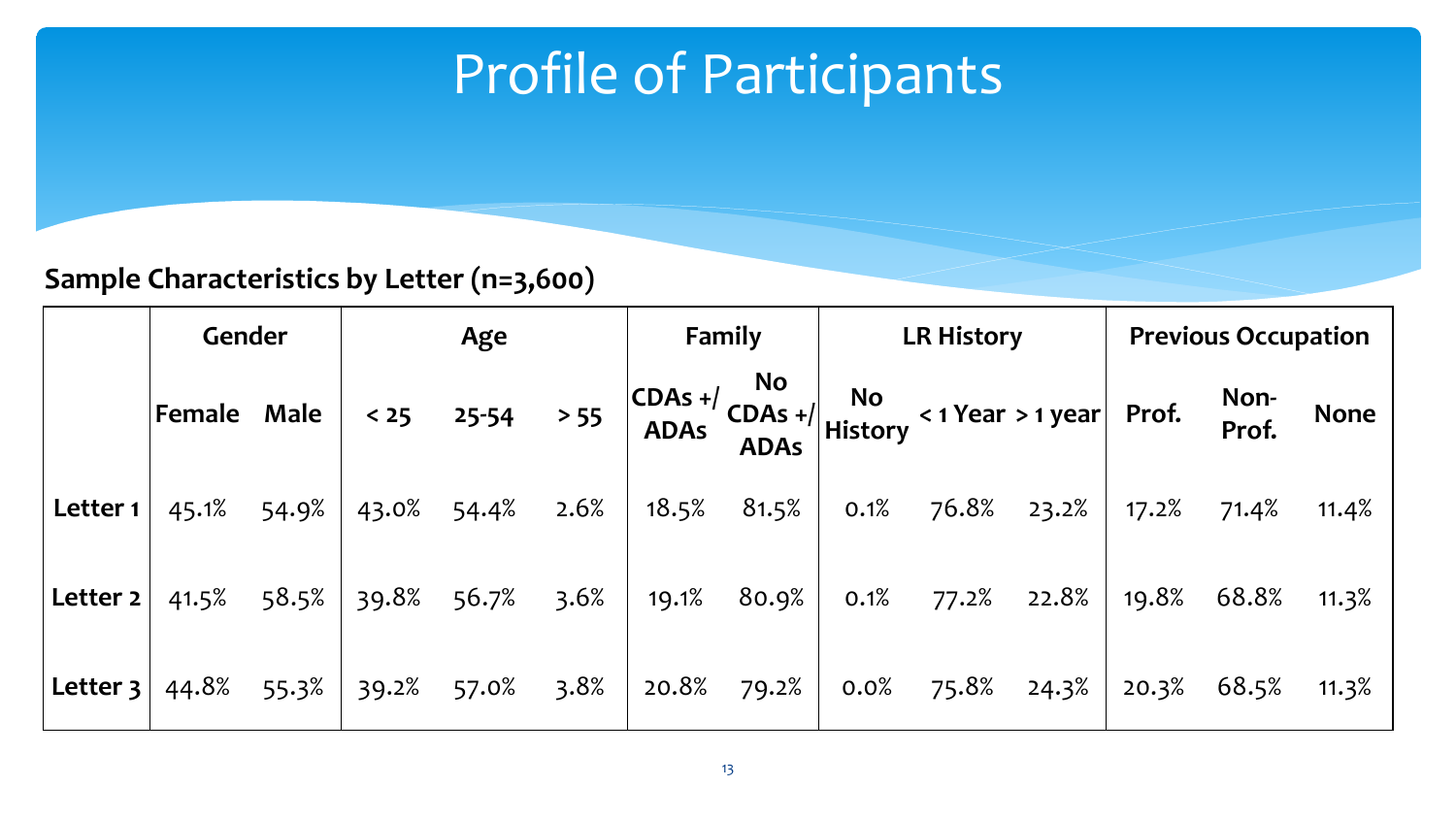# Analytical Methods

Descriptive Analysis (n=4,395):

\* Observed outcome differences between letter designs

Inferential Analysis (n=3,600):

- Binary + Multi-nomial logit regressions
- Naïve Estimator:  $Y(Attendance) = \beta_0 + \beta_1 (Letter Type) + \varepsilon_i$

Cost Benefit Analysis:

- Admin Overhead Postage & Printing
- $*$  Staffing Person hours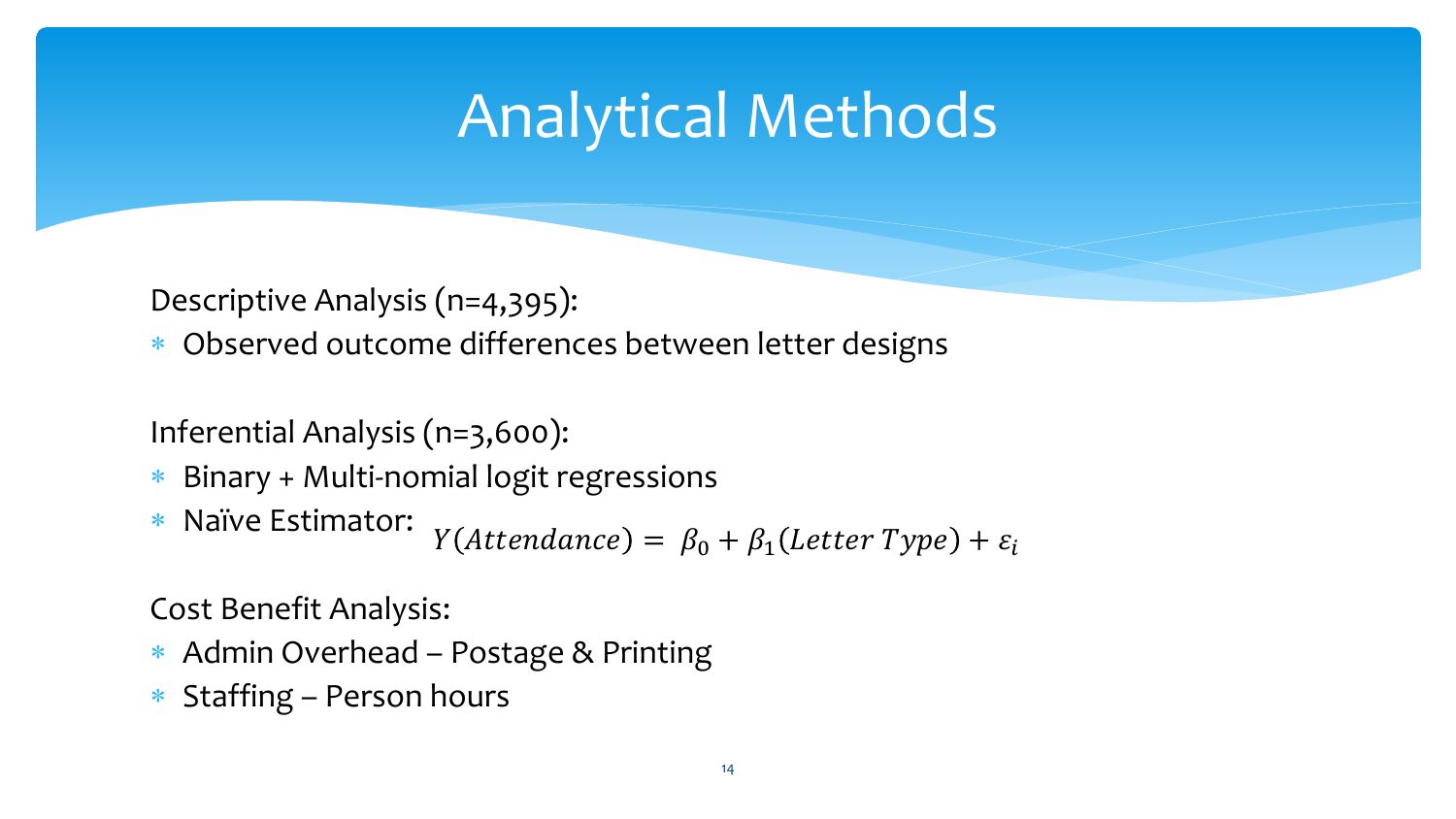### Descriptive Analysis: All Outcomes

**Attendance Outcome by Letter Type (n=4,395)**

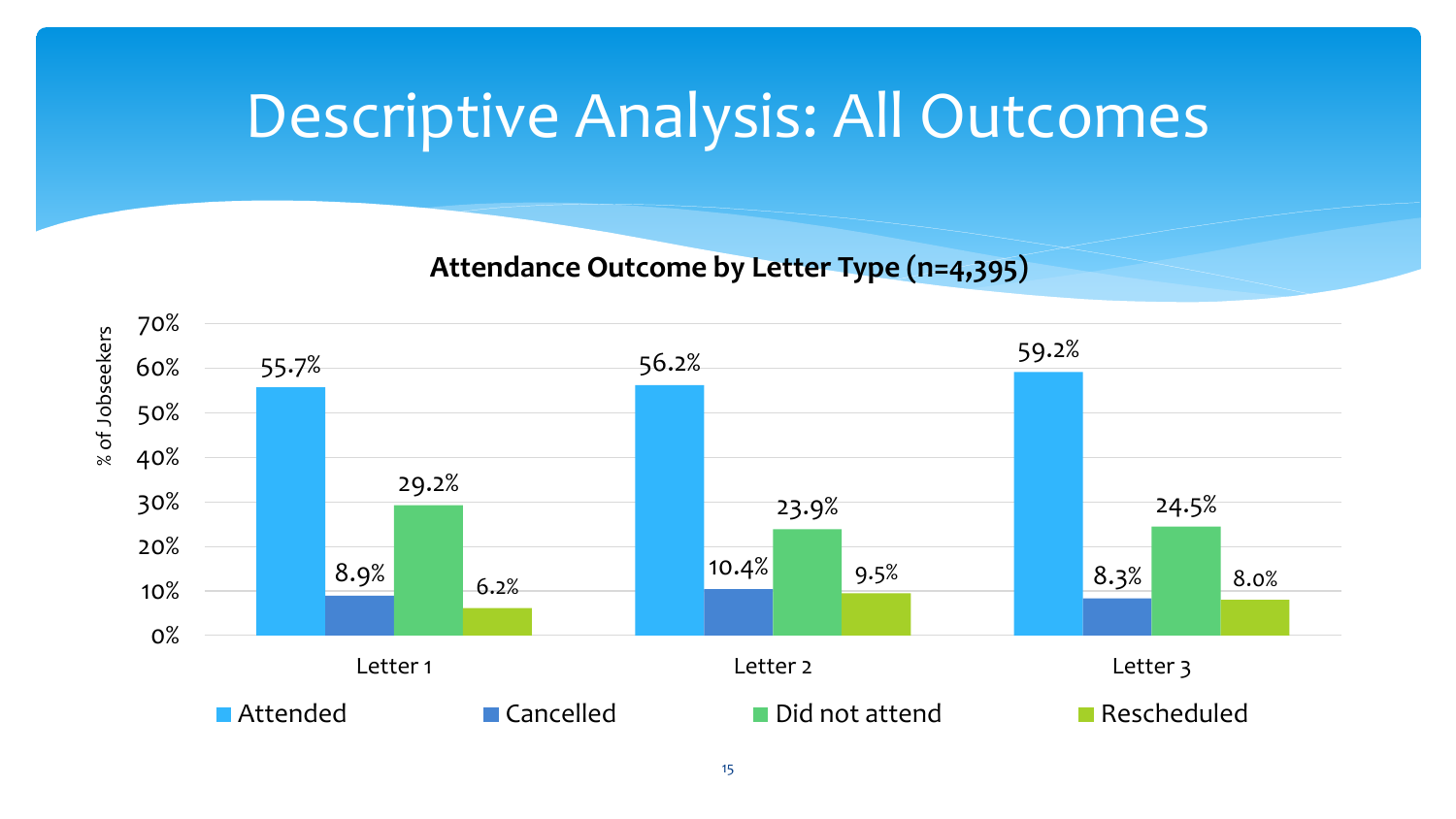### Descriptive Analysis: Did Not Attend Rates

#### **DNA Rate by Letter Type (n=4,395)**

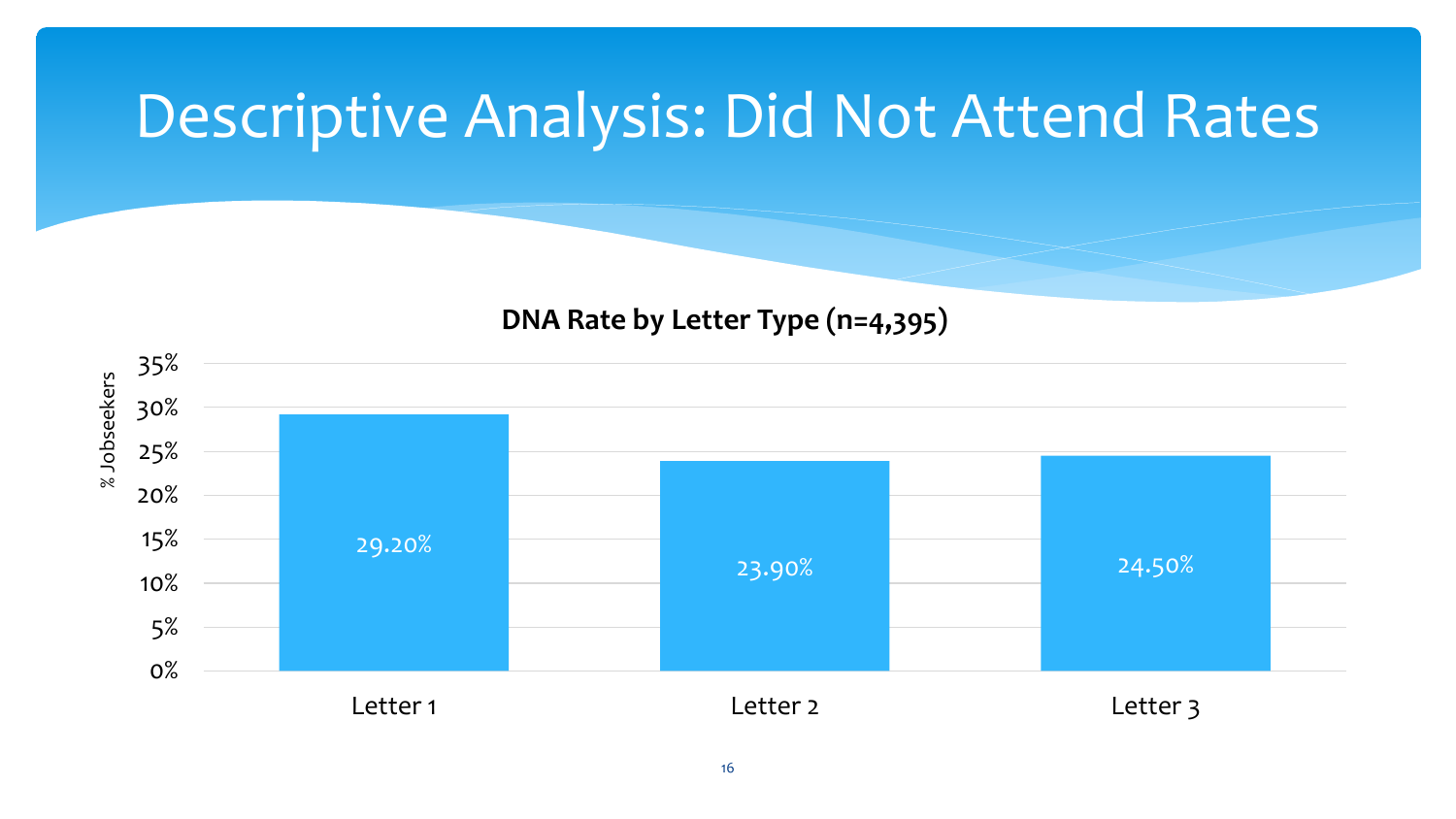# Inferential Model 1, Difference in Attendance relative to Letter 1

**Binary Logit Results (n=3,600)**

|                    | Letter 2 | Letter 3 |  |  |
|--------------------|----------|----------|--|--|
| <b>Naïve Model</b> | 0.007    | 0.133    |  |  |
|                    | (0.082)  | (0.083)  |  |  |
|                    |          |          |  |  |
| <b>MV Model</b>    | 0.003    | 0.121    |  |  |
|                    | (0.084)  | (0.085)  |  |  |

Note:\*p<0.1; \*\*p<0.05; \*\*\*p<0.01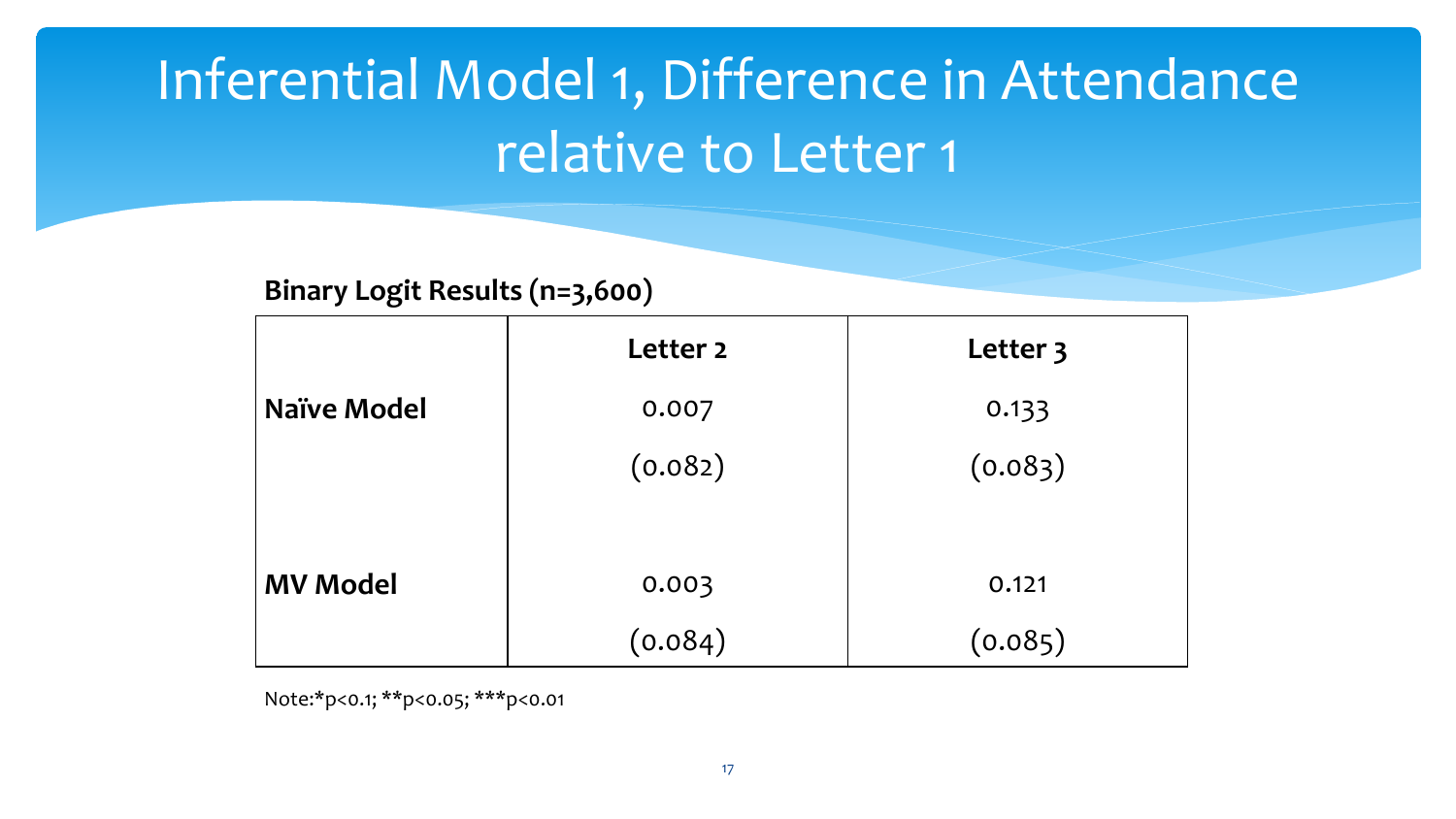# Inferential Model 2: Other Outcomes vs. Attendance relative to Letter 1

#### **Multi-nomial MV Logit Results (n=3,600)**

|          | Did not attend | <b>Rescheduled</b> | Cancelled |
|----------|----------------|--------------------|-----------|
| Letter 2 | $-0.187*$      | $0.457***$         | 0.200     |
|          | (0.100)        | (0.164)            | (0.147)   |
|          |                |                    |           |
| Letter 3 | $-0.190*$      | 0.224              | $-0.092$  |
|          | (0.099)        | (0.168)            | (0.154)   |

Note:\*p<0.1; \*\*p<0.05; \*\*\*p<0.01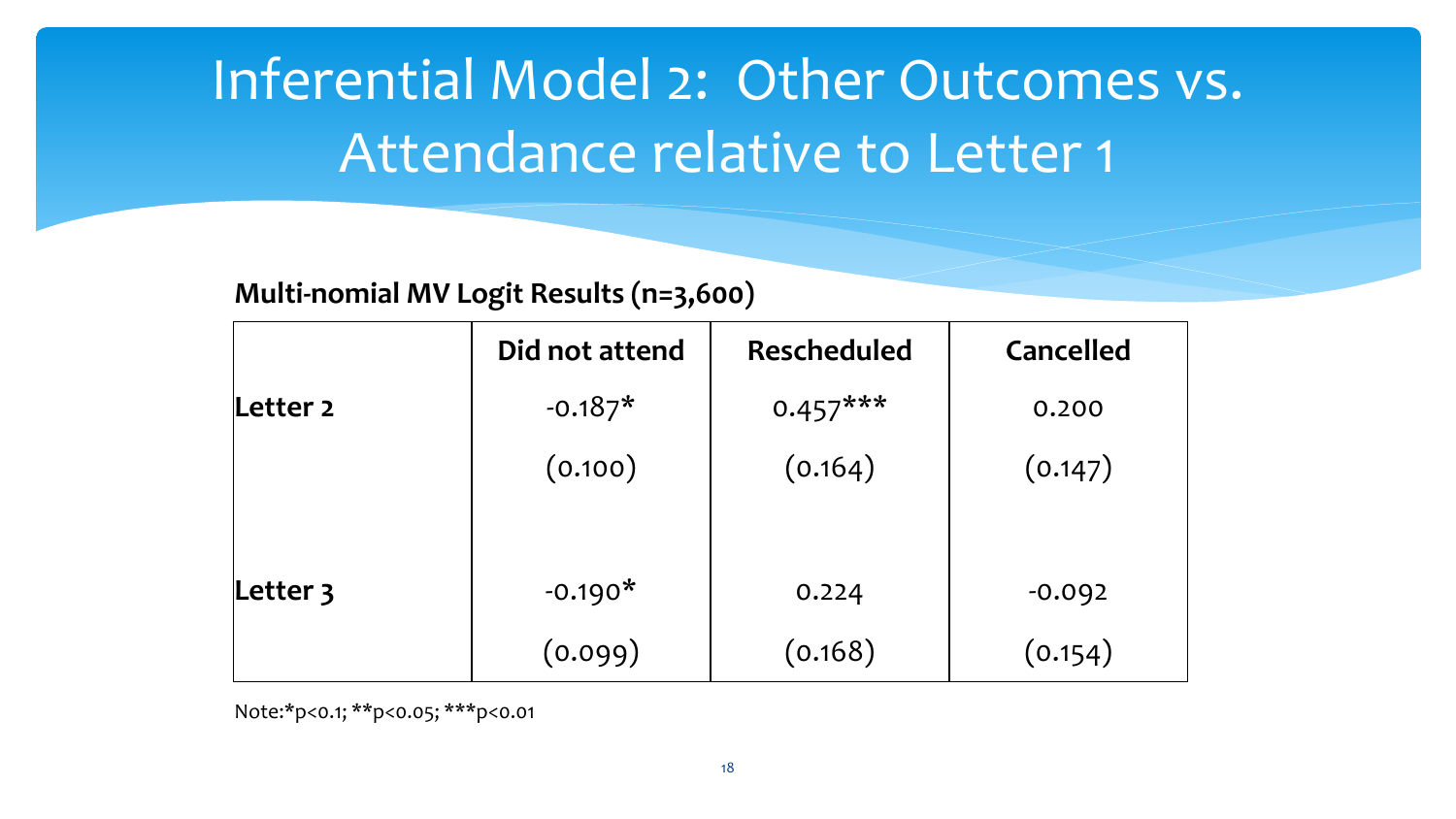# Cost Benefit Analysis

**Estimated National Annual Savings in Admin and Time Per Year (Observed Differences)**

|                                             | Letter <sub>2</sub> | Letter 3            |  |
|---------------------------------------------|---------------------|---------------------|--|
| Effect of Letter (% Reduction in DNA's)     | 4.30%               | 3.30%               |  |
|                                             |                     |                     |  |
| Time Savings Per Year - All Intreo Offices  |                     |                     |  |
| <b>Total Time Savings</b>                   | 51,656.28 Mins      | 39,643.19 Mins      |  |
| <b>Total Time Savings Per Year</b>          | 861 Hrs and 33 Mins | 660 Hrs and 43 Mins |  |
|                                             |                     |                     |  |
| Admin Savings Per Year - All Intreo offices |                     |                     |  |
| Total Cost per invite (Postage & Printing)  | € 0.72              | € 0.72              |  |
| <b>Total Cost Savings Per Year</b>          | € 1,127.88          | € 865.58            |  |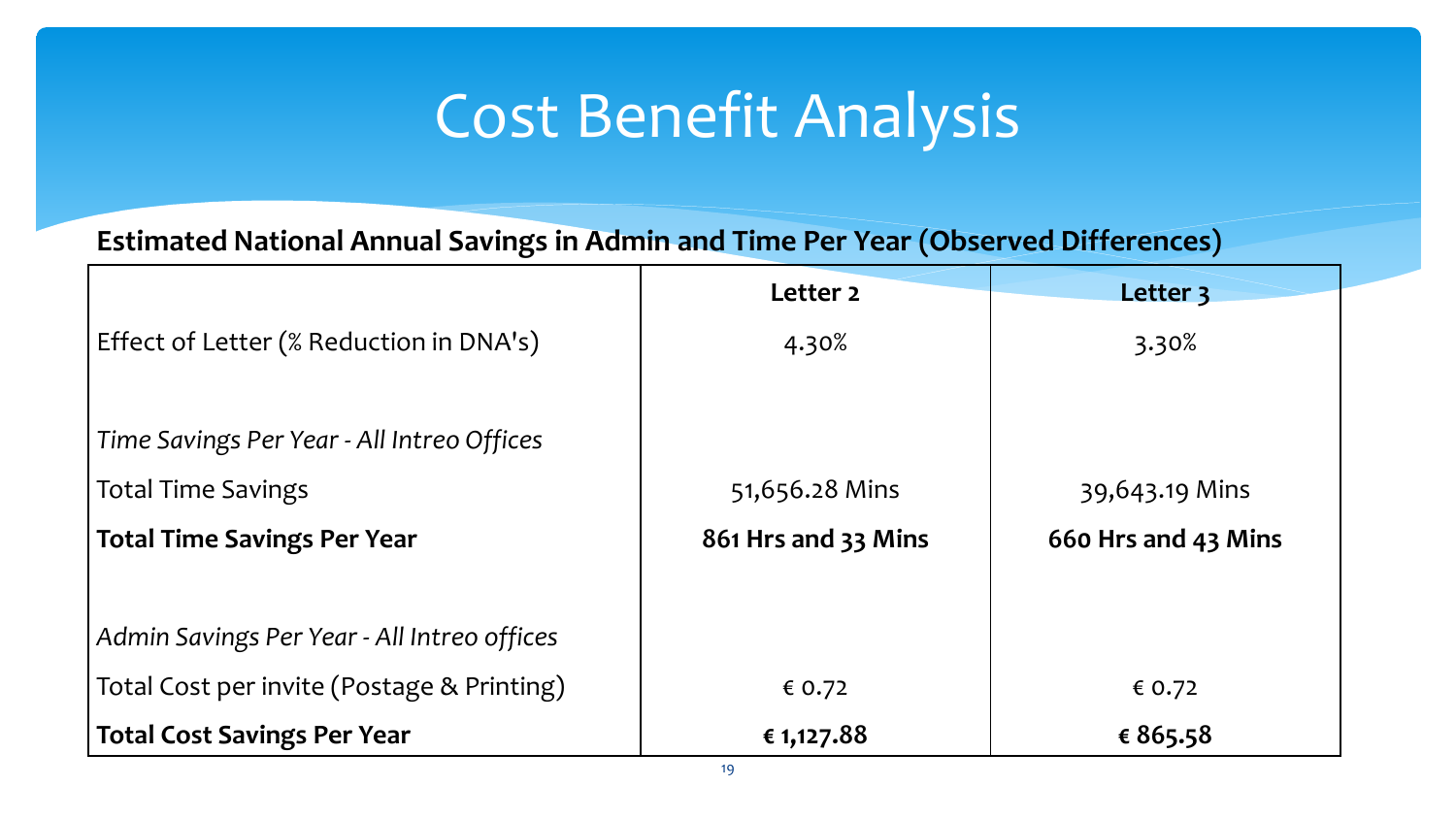# Findings

- \* Letters 2 and 3 outperform the original letter in attendance and DNA rates
- \* The difference between letters 2 and 3 more ambiguous
- \* Descriptive analysis showed letter 2 had lowest DNA rate but letter 3 had highest attendance and lowest rescheduling & cancellation rates
- \* Inferential analysis showed no result for attendance but letter 3 had lowest DNA rate
- **On the balance of evidence, letter 3 was shown to be the most effective in reducing DNA's and maximising attendance overall.**
- \* Preliminary cost-benefit analysis shows letter 3 could produce time savings of over ~660 person hours per year, if rolled out nationwide.